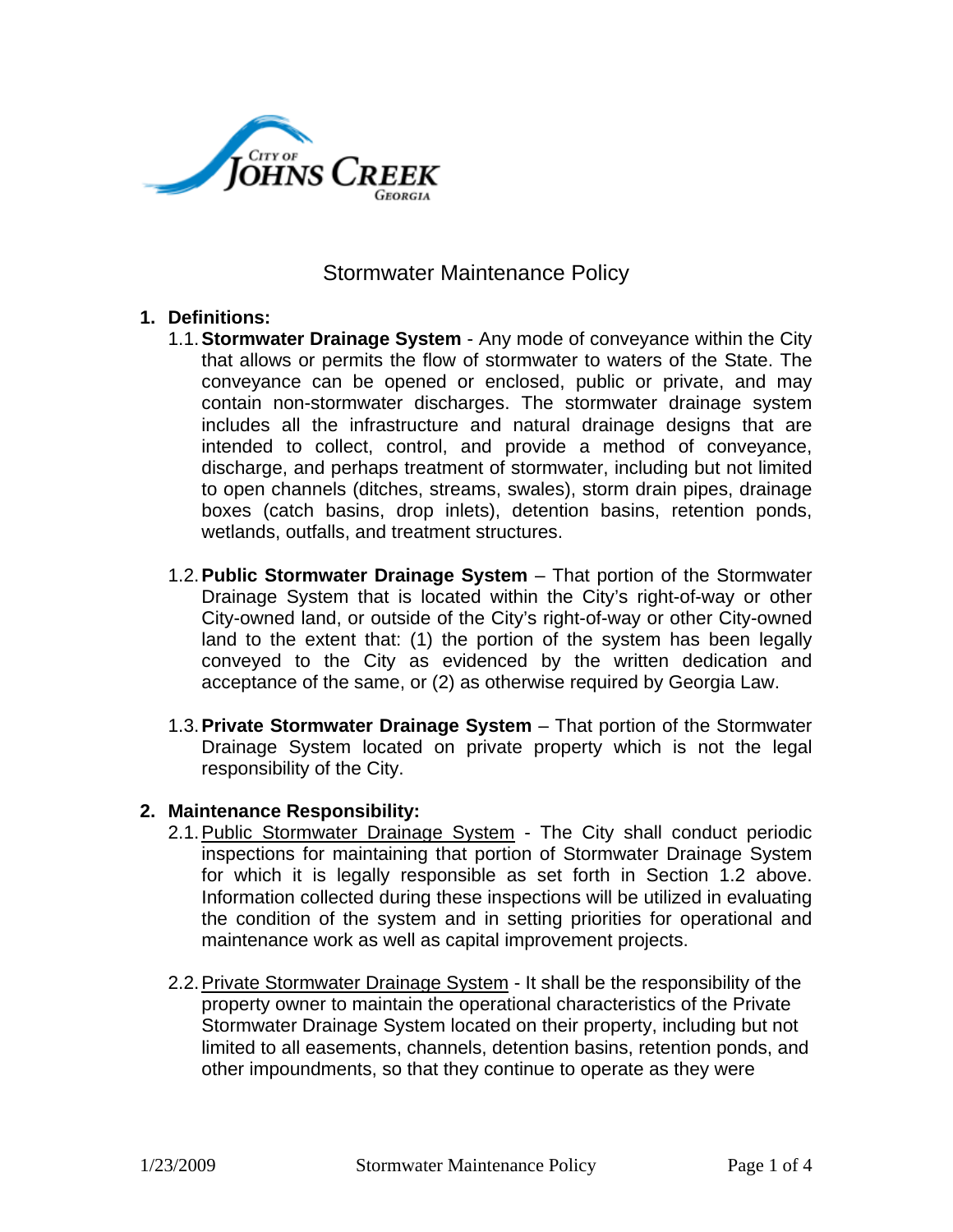originally designed and as more specifically set forth in Sections 2.2.1, 2.2.2, 2.2.3, and 2.2.4 below.

- 2.2.1. General:
	- 2.2.1.1. Routine maintenance should be performed on a regular basis and includes such activities as trash pick-up, mowing and woody debris removal.
	- 2.2.1.2. Corrective Maintenance should be performed as-needed to prevent drainage and/or erosion problems and includes such activities as sediment and pollutant removal, repair or replacement of pipes and other structures, and channel stabilization. Corrective maintenance can be a major undertaking and should be performed by a professional.
	- 2.2.1.3. Damage or deterioration threatening the structural integrity of any component, conveyance or facility should be repaired as soon as possible.
	- 2.2.1.4. Motor oil, antifreeze, or other oil and grease products should never be dumped into a storm inlet.
	- 2.2.1.5. Grass clippings, leaves, soil, or trash of any kind should be removed from any stormwater structure. Decomposing leaves and grass encourage the growth of oxygendemanding bacteria; release nutrients that degrade the water quality of the receiving waters; and can potentially kill aquatic organisms.
	- 2.2.1.6. Paints, solvents, and other hazardous substances can kill vegetation and aquatic life and should never be dumped into any stormwater structure.
	- 2.2.1.7. Bare areas should be grassed to prevent the creation of sediment runoff.

### 2.2.2. Private Drainage Easements with Open Channel Flow:

- 2.2.2.1. The property owner should keep the easement free of obstructions in such a way as to assure the maximum designed flow at all times.
- 2.2.2.2. The property owner should not dump yard debris and/or fill an open channel with soils or any other material.
- 2.2.2.3. The property owner should perform routine and corrective maintenance on the open channel as needed to prevent drainage and/or erosion problems.
- 2.2.3. Private Drainage Easements with Pipe:
	- 2.2.3.1. The property owner should keep all pipes and boxes functioning as designed and perform routine and corrective maintenance as needed.
	- 2.2.3.2. The property owner should make ensure that all pipe openings and drainage boxes are free of debris, silt and any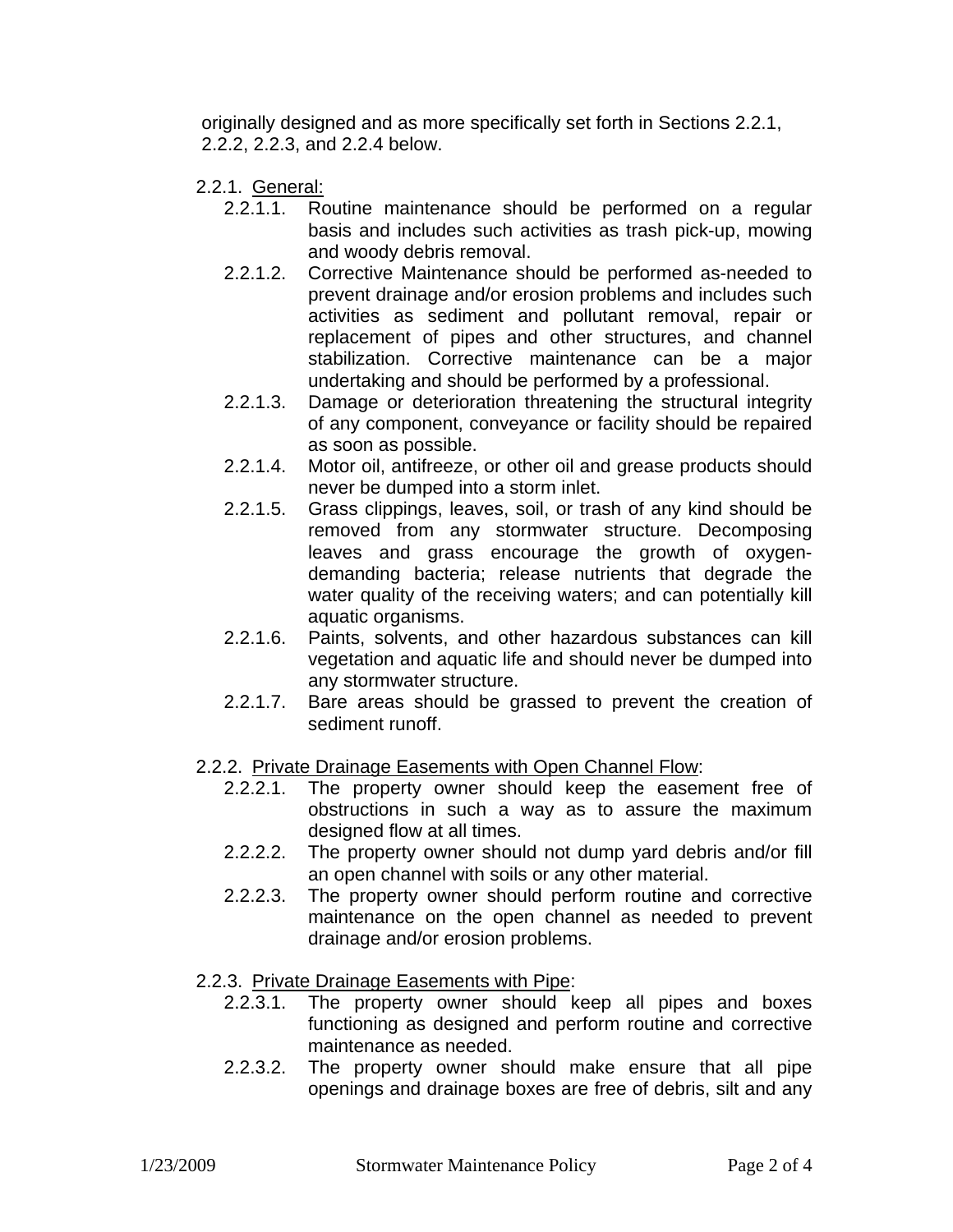other obstruction. Property owners should not block partially or fully the opening of any pipe or drainage box.

## 2.2.4. Structural Best Management Practices (BMPs):

- 2.2.4.1. The property owner should maintain the operational characteristics of all detention basins, retention ponds, and other impoundments, so that they continue to operate as they were originally designed.
- 2.2.4.2. Repair of the outlet structure and removal of silt and debris surrounding the structure should be performed as needed to maintain performance.
- 2.2.4.3. Access drives should be free of any obstructions.
- 2.2.4.4. The facility should be maintained free of obstructions, silt, or debris.
- 2.2.4.5. Trash pick-up, mowing, and debris removal is the responsibility of the property owner.
- 2.2.4.6. The storage capacity or function of any detention basin, retention pond, or other impoundment, whether natural or man-made, should not be removed or diminished.

## 2.2.5. Inspection of the Private Stormwater Drainage System:

- 2.2.5.1. Routine inspections of the Private Stormwater Drainage System located on an owner's property should be conducted by the property owner.
- 2.2.5.2. Inspections of any portion of the Stormwater Drainage System within the City may be conducted by the City to insure proper function. Such inspection, however, shall not constitute acceptance or any indicia of ownership or acceptance of responsibility of that portion of the Stormwater Drainage System on the part of the City.

# **3. Emergency Maintenance**

- 3.1 The City may conduct emergency maintenance operations on any portion of the Stormwater Drainage System in order to protect the common good.
- 3.2 Emergency maintenance includes maintenance necessary to remedy a condition which is potentially damaging to life, property, or public roads and right-of-way.
- 3.3 Such emergency maintenance, conducted for the common good, shall not be construed as constituting accepting a continuing maintenance obligation by the City, nor prevent the City from seeking reimbursement for expenses from the property owner(s) of the land that generated the condition.
- 3.4 In cases of emergency maintenance, the City is not obligated to replace structures and/or plantings (trees and shrubs) placed within a drainage easement.